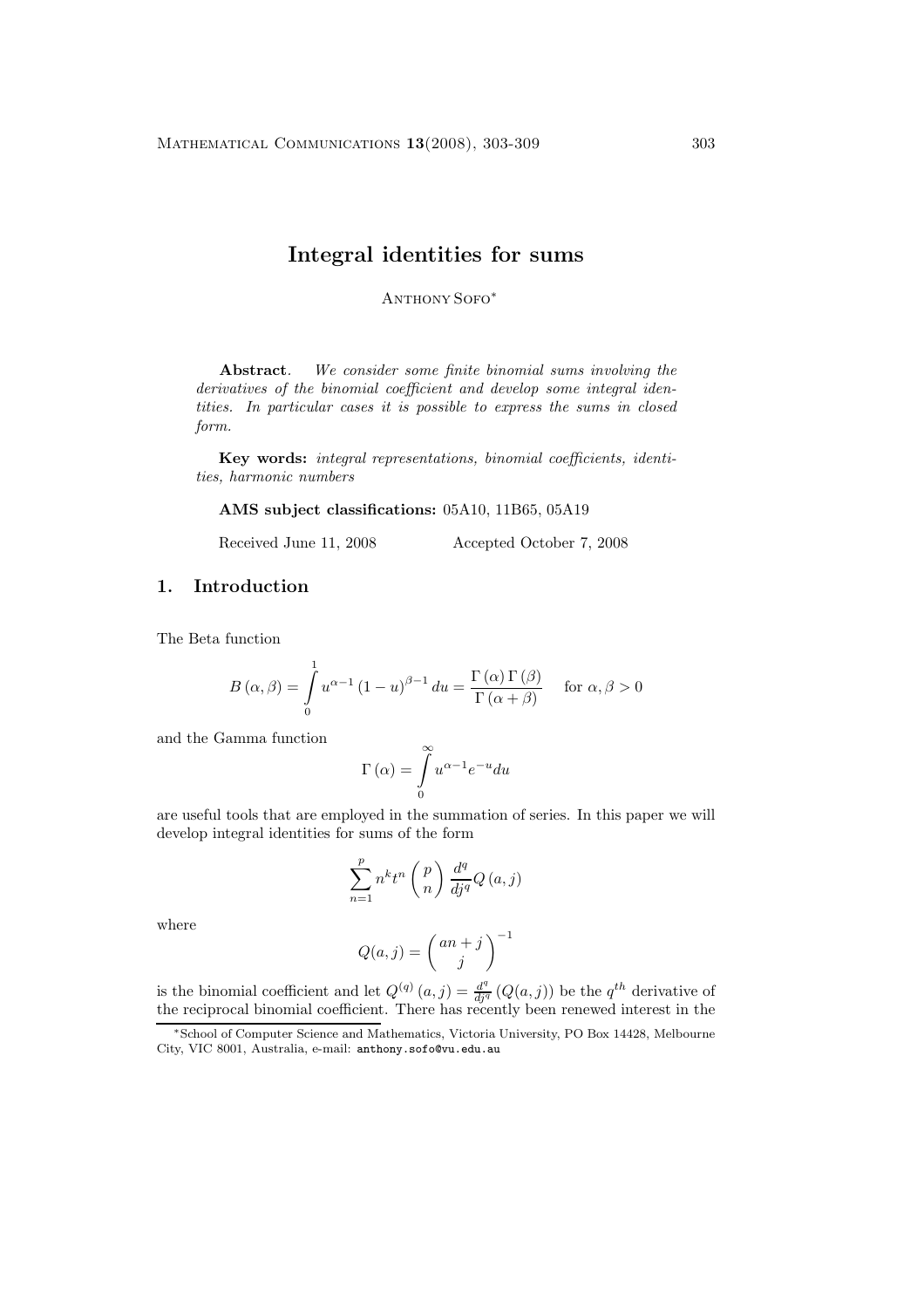304 **A. SOFO** 

study of series involving binomial coefficients and a number of authors have obtained either closed form representation or integral representation for some of these series. The interested reader is referred to  $\left[1, 2, 3, 4, 5, 9, 10, 11, 12\right]$  and references therein. The following Lemma and Theorem are the main results presented in this paper.

## **2. Integral identity**

The following Lemma deals with the derivatives of binomial coefficients.

First we define  $\mathbb{N} = \{0, 1, 2, 3, ...\}$  and note the polygamma functions  $\psi^{(k)}(z)$ ,  $k \in \mathbb{N}$  are defined by

$$
\psi^{(k)}(z) := \frac{d^{k+1}}{dz^{k+1}} \log \Gamma(z) = \frac{d^k}{dz^k} \left( \frac{\Gamma'(z)}{\Gamma(z)} \right)
$$

$$
= -\int_0^1 \frac{\left[ \log(t) \right]^k t^{z-1}}{1-t} dt,
$$

and  $\psi^{(0)}(z) = \psi(z)$ , denotes the digamma function, defined by

$$
\psi(z) = \frac{d}{dz} \log \Gamma(z) = \frac{\Gamma'(z)}{\Gamma(z)}.
$$

We also recall [7] the series representation for  $\psi(z)$ 

$$
\psi(z) = \sum_{r=0}^{\infty} \left( \frac{1}{r+1} - \frac{1}{r+z} \right) - \gamma,
$$

where  $\gamma = \lim_{n \to \infty} \left( \sum_{r=1}^{n} \right)$  $\left(\frac{1}{r} - \log(n)\right) = -\psi(1) \approx 0.5772156649015328606065$  is the Euler-Mascheroni constant.

$$
\zeta(q,b) = \sum_{k=0}^{\infty} \frac{1}{(k+b)^q}
$$

is the generalised Zeta function where any term with  $k + b = 0$  is excluded. We also define the generalised Harmonic number in power  $k$  as

$$
H_n^{(k)} = \sum_{j=1}^n \frac{1}{j^k}
$$

and for convenience we put for  $i = 1, 2, 3, 4, \dots$ 

$$
P^{(i)}(a,j) = \frac{d^i P}{dj^i} = \frac{d^i}{dj^i} \left( \sum_{r=1}^{an} \frac{1}{r+j} \right)
$$
  
=  $(-1)^i i! \sum_{r=1}^{an} \frac{1}{(r+j)^{i+1}}$   
=  $(-1)^i i! \left[ \zeta (i+1, j+1) - \zeta (i+1, j+1+an) \right].$  (1)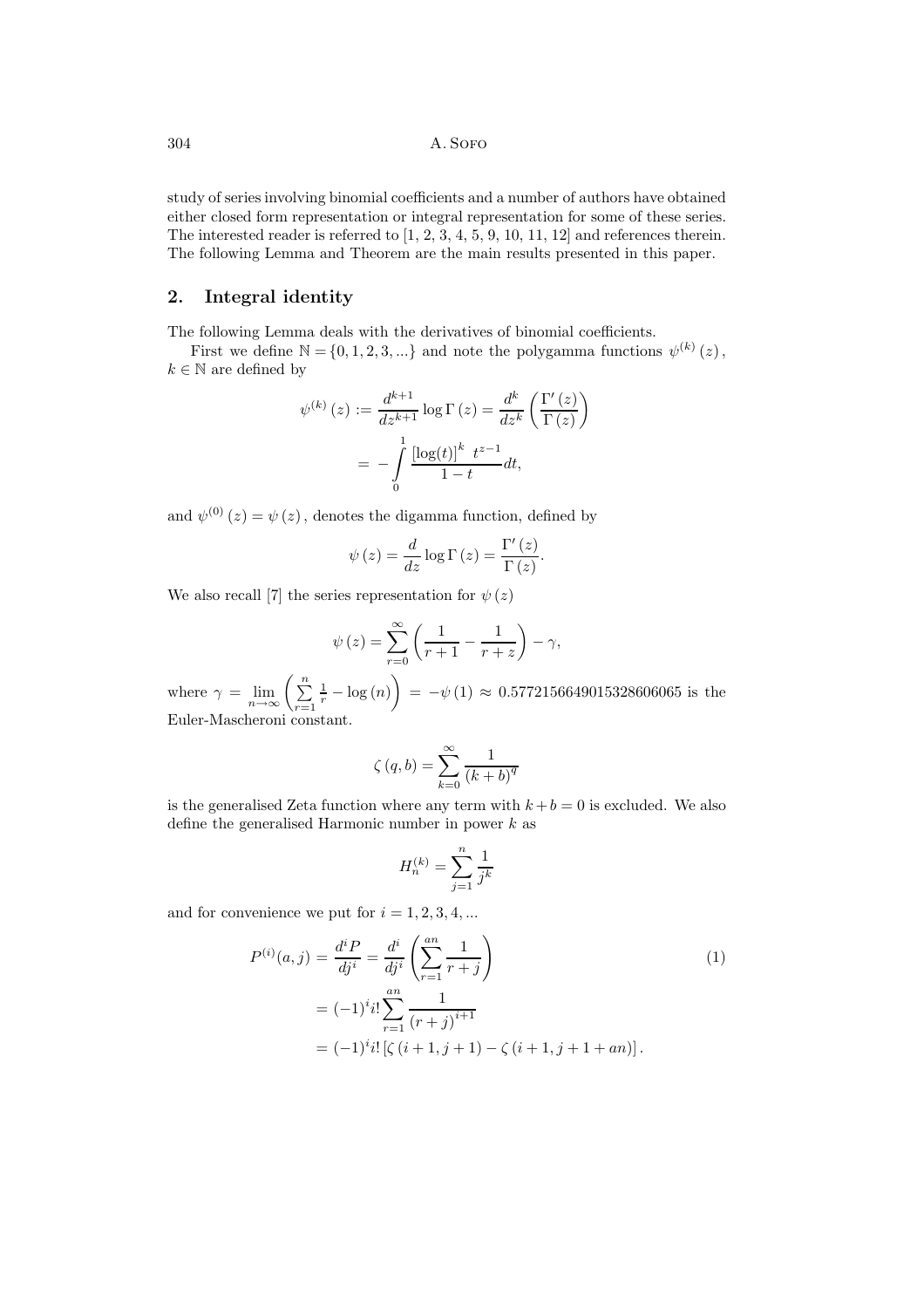**Lemma 1.** Let a be a positive integer with  $j \geq 0$ , n a positive integer and  $Q(a, j) = Q^{(0)}(a, j) = {an + j \choose j}$  $\Big)^{-1}$ . *Then,*  $Q^{(1)}(a, j) = \frac{dQ}{di} =$  $\sqrt{ }$  $\int$  $\overline{\mathcal{L}}$  $-Q(a, j)P(a, j)$ , *where*  $P(a, j) = P^{(0)}(a, j) = \sum_{n=0}^{\infty}$  $\sum_{r=1}$  $\frac{1}{r+j}$  *for*  $j > 0$  $= -Q(a, j) \left[ \psi (j + 1 + an) - \psi (j + 1) \right]$ , (2)

*and for*  $\lambda \geq 2$ 

$$
Q^{(\lambda)}(a,j) = \frac{d^{\lambda}Q}{dj^{\lambda}}
$$
  
= 
$$
-\sum_{\rho=0}^{\lambda-1} \left(\lambda - 1 \atop \rho\right) Q^{(\rho)}(a,j) P^{(\lambda-1-\rho)}(a,j).
$$
 (3)

**Proof.** Let

$$
Q(a,j) = \binom{an+j}{j}^{-1} = \frac{\Gamma(an+1)\Gamma(j+1)}{\Gamma(an+j+1)} = \frac{\Gamma(an+1)}{\prod_{r=1}^{an}(r+j)},\tag{4}
$$

taking logs of both sides and differentiating with respect to  $j$  we obtain the result  $(2)$ . Now from (2) and for  $\lambda \geq 2$ 

$$
Q^{(\lambda)}(a,j) = \frac{d^{\lambda}Q}{dj^{\lambda}} = Q^{(\lambda)}(a,j) = \frac{d^{\lambda-1}}{dj^{\lambda-1}}(-QP) = -\sum_{\rho=0}^{\lambda-1} \binom{\lambda-1}{\rho} Q^{(\rho)}P^{(\lambda-1-\rho)}
$$

and  $P^{(\lambda-1-\rho)}(a,j)$  is given by (1).  $\Box$ 

We list the following

$$
Q^{(1)}(a,j) = -\binom{an+j}{j}^{-1} \sum_{r=1}^{an} \frac{1}{r+j},
$$
  
\n
$$
Q^{(2)}(a,j) = \binom{an+j}{j}^{-1} \left[ \left( \sum_{r=1}^{an} \frac{1}{r+j} \right)^2 + \sum_{r=1}^{an} \frac{1}{(r+j)^2} \right]
$$
  
\n
$$
Q^{(3)}(a,j) = -\binom{an+j}{j}^{-1} \left[ \left( \sum_{r=1}^{an} \frac{1}{r+j} \right)^3 + 2 \sum_{\substack{r=1 \ n \neq j}}^{an} \frac{1}{(r+j)^3} \right]
$$
  
\n
$$
+3 \sum_{r=1}^{an} \frac{1}{(r+j)^2} \sum_{r=1}^{an} \frac{1}{r+j}
$$

and

$$
Q^{(4)}(a,j) = {an+j \choose j}^{-1} \left[ 6 \sum_{r=1}^{an} \frac{1}{(r+j)^2} \left( \sum_{r=1}^{an} \frac{1}{r+j} \right)^2 + 8 \sum_{r=1}^{an} \frac{1}{(r+j)^3} \sum_{r=1}^{an} \frac{1}{r+j} + 3 \left( \sum_{r=1}^{an} \frac{1}{(r+j)^2} \right)^2 + \left( \sum_{r=1}^{an} \frac{1}{(r+j)^4} \right)^4 + 6 \sum_{r=1}^{an} \frac{1}{(r+j)^4} \right].
$$
 (5)

$$
\Box
$$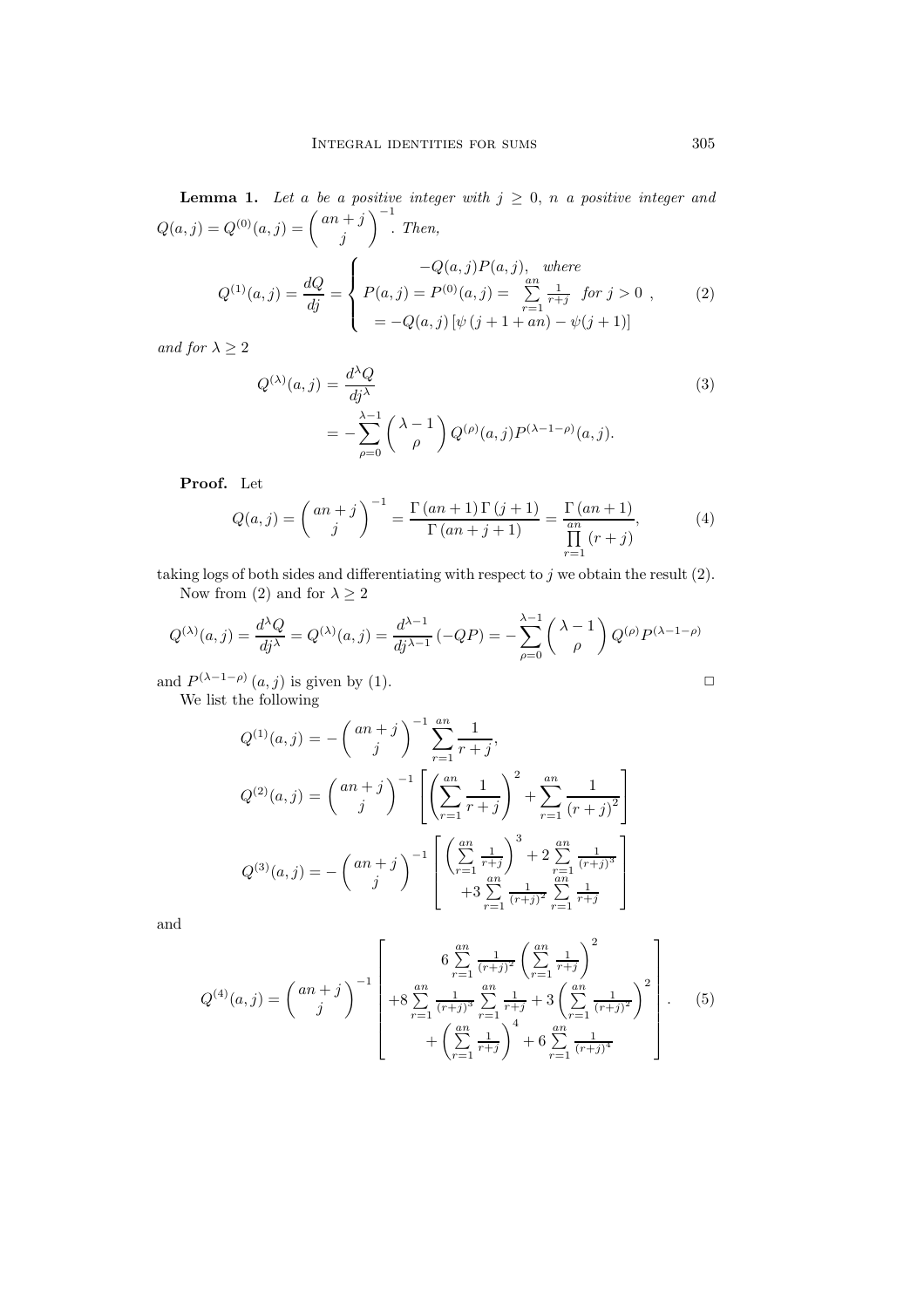306 A. Sofo

In the special case when  $a = 1$  and  $j = 0$  we may write

$$
Q^{(1)}(1,0) = -H_n^{(1)},\tag{6a}
$$

$$
Q^{(2)}(1,0) = \left(H_n^{(1)}\right)^2 + H_n^{(2)},\tag{6b}
$$

$$
Q^{(3)}(1,0) = (H_n^{(1)})^3 + 3H_n^{(1)}H_n^{(2)} + 2H_n^{(3)}
$$
(6c)

and

$$
Q^{(4)}(1,0) = \left(H_n^{(1)}\right)^4 + 6\left(H_n^{(1)}\right)^2 H_n^{(2)} + 8H_n^{(1)}H_n^{(3)} + 3\left(H_n^{(2)}\right)^2 + 6H_n^{(4)},\tag{7}
$$

where  $H_n^{(k)}$  are the generalised Harmonic numbers.

We now state the following theorem.

**Theorem 1.** Let a be a positive real number,  $t \in \mathbb{R}$ ,  $p = 1, 2, 3, ..., k =$ 1, 2, 3, ...,  $q = 1, 2, 3...$  *and*  $j \ge 0$ *, then* 

$$
V_p(a,j,k,q,t) = \sum_{n=1}^p n^k t^n \binom{p}{n} Q^{(q)}(a,j)
$$
(8)  
=  $q \sum_{r=1}^k t^r \binom{p}{r} r! \binom{k}{r} \int_0^1 x^{ar} (1-x)^{j-1} (1+tx^a)^{p-r} (\log(1-x))^{q-1} dx$   
+ $j \sum_{r=1}^k t^r \binom{p}{r} r! \binom{k}{r} \int_0^1 x^{ar} (1-x)^{j-1} (1+tx^a)^{p-r} (\log(1-x))^q dx$ 

*where*  $Q^{(q)}(a, j)$  *is defined by* (3), and

$$
\left\{ \begin{array}{c} k \\ r \end{array} \right\} = \frac{1}{r!} \sum_{\mu=0}^{r} (-1)^{\mu} \left( \begin{array}{c} r \\ \mu \end{array} \right) (r - \mu)^{k}
$$

*are Stirling numbers of the second kind.*

**Proof.** Consider

$$
\sum_{n=0}^{p} \frac{t^n \binom{p}{n}}{\binom{an+j}{j}} = j \sum_{n=0}^{p} \binom{p}{n} \frac{t^n \Gamma(j) \Gamma(an+1)}{\Gamma(an+j+1)}
$$

$$
= j \sum_{n=0}^{p} \binom{p}{n} t^n B(an+1,j)
$$

$$
= j \sum_{n=0}^{p} \binom{p}{n} t^n \int_0^1 x^{an} (1-x)^{j-1} dx
$$

where  $B(\cdot, \cdot)$  is the classical Beta function and  $\Gamma(\cdot)$  is the Gamma function. By an allowable change of sum and integral we have

$$
\sum_{n=0}^{p} \frac{t^n \binom{p}{n}}{\binom{an+j}{j}} = j \int_0^1 (1-x)^{j-1} (1+tx^a)^p dx.
$$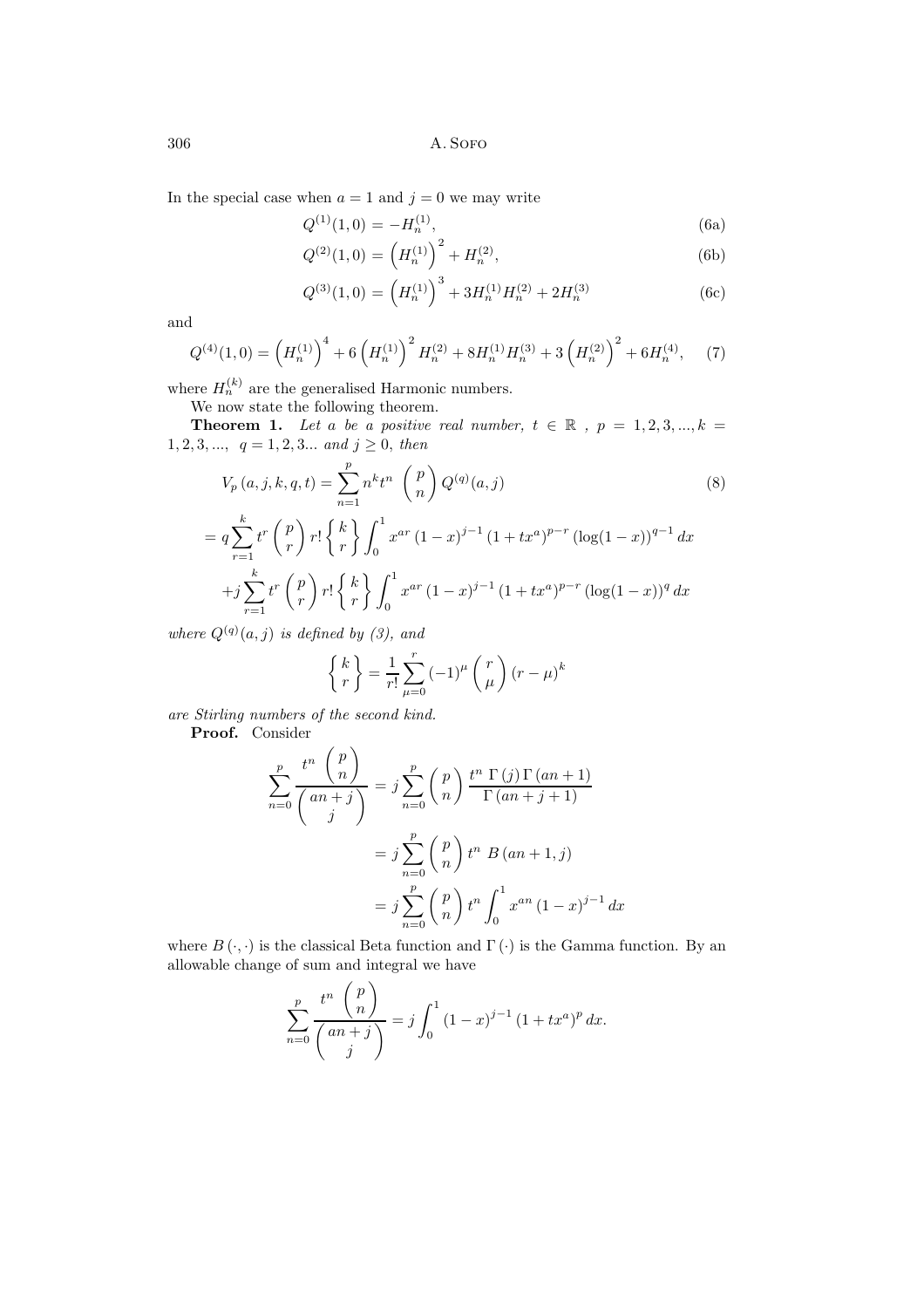Now apply consecutively k- times the operator  $t \frac{d}{dt}(\cdot)$ , so that

$$
\sum_{n=1}^{p} \frac{nt^n \binom{p}{n}}{\binom{an+j}{j}} = jpt \int_0^1 x^a (1-x)^{j-1} (1+tx^a)^{p-1} dx,
$$

$$
\sum_{n=1}^{p} \frac{n^2 t^n \binom{p}{n}}{\binom{an+j}{j}} = jpt \int_0^1 x^a (1-x)^{j-1} (1+tx^a)^{p-1} dx
$$
  
+  $jp (p-1) t^2 \int_0^1 x^{2a} (1-x)^{j-1} (1+tx^a)^{p-2} dx,$   
...........

$$
\sum_{n=1}^{p} \frac{n^{k} t^{n} \binom{p}{n}}{\binom{an+j}{j}} = j \sum_{r=1}^{k} t^{r} \binom{p}{r} r! \left\{ \binom{k}{r} \int_{0}^{1} x^{ar} (1-x)^{j-1} (1+tx^{a})^{p-r} dx \right\}
$$

....................

Applying the operator  $Q^{(q)}(a, j) = \frac{d^q}{di^q} (Q(a, j))$  as defined in Lemma 1 we have that

$$
\sum_{n=1}^{p} n^{k} t^{n} \binom{p}{n} Q^{(q)}(a, j)
$$
\n
$$
= q \sum_{r=1}^{k} t^{r} \binom{p}{r} r! \binom{k}{r} \int_{0}^{1} x^{ar} (1-x)^{j-1} (1+tx^{a})^{p-r} (\log (1-x))^{q-1} dx
$$
\n
$$
+ j \sum_{r=1}^{k} t^{r} \binom{p}{r} r! \binom{k}{r} \int_{0}^{1} x^{ar} (1-x)^{j-1} (1+tx^{a})^{p-r} (\log (1-x))^{q} dx
$$

where  $\begin{cases} k \\ r \end{cases}$  $\}$  are Stirling numbers of the second kind.  $\Box$ 

Some interesting results follow for particular parameter values, which involve Harmonic numbers. Consider the following corollary.

**Corollary 1.** *Let*  $a = 1$ ,  $t = -1$ *. Then* 

$$
\sum_{n=1}^{p} n^{k} (-1)^{n} {p \choose n} \frac{d^{q}}{dj^{q}} (Q(1, j))
$$
  
=  $q! (-1)^{q} \sum_{r=1}^{k} (-1)^{r} {p \choose r} r! {k \choose r} \sum_{s=0}^{r} (-1)^{s} {r \choose s} \left[ \frac{s-p}{(p+j-s)^{q+1}} \right]$  (9)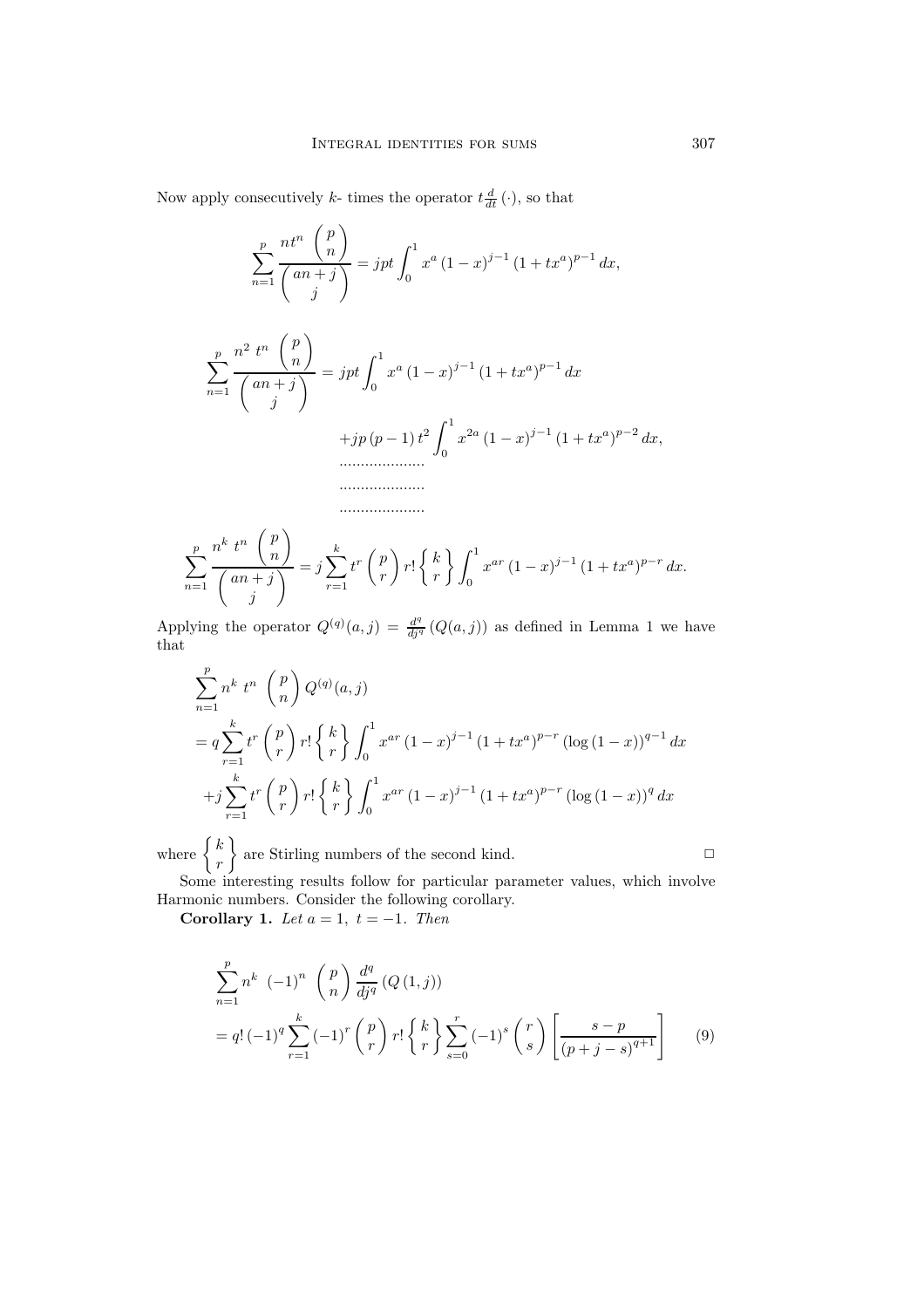**Proof.** From Theorem 1

$$
\sum_{n=1}^{p} n^{k} (-1)^{n} {p \choose n} \frac{d^{q}}{dj^{q}} (Q(1, j))
$$
  
=  $q \sum_{r=1}^{k} (-1)^{r} {p \choose r} r! {k \choose r} \int_{0}^{1} x^{r} (1-x)^{p+j-r-1} (\log (1-x))^{q-1} dx$   
+ $j \sum_{r=1}^{k} (-1)^{r} {p \choose r} r! {k \choose r} \int_{0}^{1} x^{r} (1-x)^{p+j-r-1} (\log (1-x))^{q} dx,$ 

evaluating the integrals we have

$$
= q! \, (-1)^{q-1} \sum_{r=1}^{k} (-1)^r \binom{p}{r} r! \begin{Bmatrix} k \\ r \end{Bmatrix} \sum_{s=0}^r (-1)^s \binom{r}{s} \frac{1}{(p+j-r+s)^q}
$$

$$
+jq! \, (-1)^q \sum_{r=1}^k (-1)^r \binom{p}{r} r! \begin{Bmatrix} k \\ r \end{Bmatrix} \sum_{s=0}^r (-1)^s \binom{r}{s} \frac{1}{(p+j-r+s)^{q+1}},
$$

collecting like terms and renaming the counter  $s$  we obtain  $(9)$ .

**Remark 1.** *For*  $q = 4$ ,  $j = 0$ ,  $k = 3$  *and using* (7)

$$
\sum_{n=1}^{p} n^3 (-1)^n \binom{p}{n} \left[ \binom{H_n^{(1)}}^4 + 6 \left( H_n^{(1)} \right)^2 H_n^{(2)} + 8 H_n^{(1)} H_n^{(3)} \right] + 3 \left( H_n^{(2)} \right)^2 + 6 H_n^{(4)}
$$
  
= 
$$
24 \left( \frac{-1296 + 9504p - 30235p^2 + 54654p^3 - 61280p^4}{p (p-1)^4 (p-2)^4 (p-3)^4} \right).
$$

*Moreover,*

$$
\sum_{p=4}^{\infty} \sum_{n=1}^{p} n^3 (-1)^n \binom{p}{n} \left[ \binom{H_n^{(1)}}{n}^4 + 6 \left( H_n^{(1)} \right)^2 H_n^{(2)} + 8 H_n^{(1)} H_n^{(3)} \right] \n= 24\zeta(4) + \frac{973}{2}.
$$

## **3. Conclusion**

We have applied the method of integral representation for binomial sums that also involve Harmonic numbers and in some cases expressed them in closed form.

$$
\Box
$$